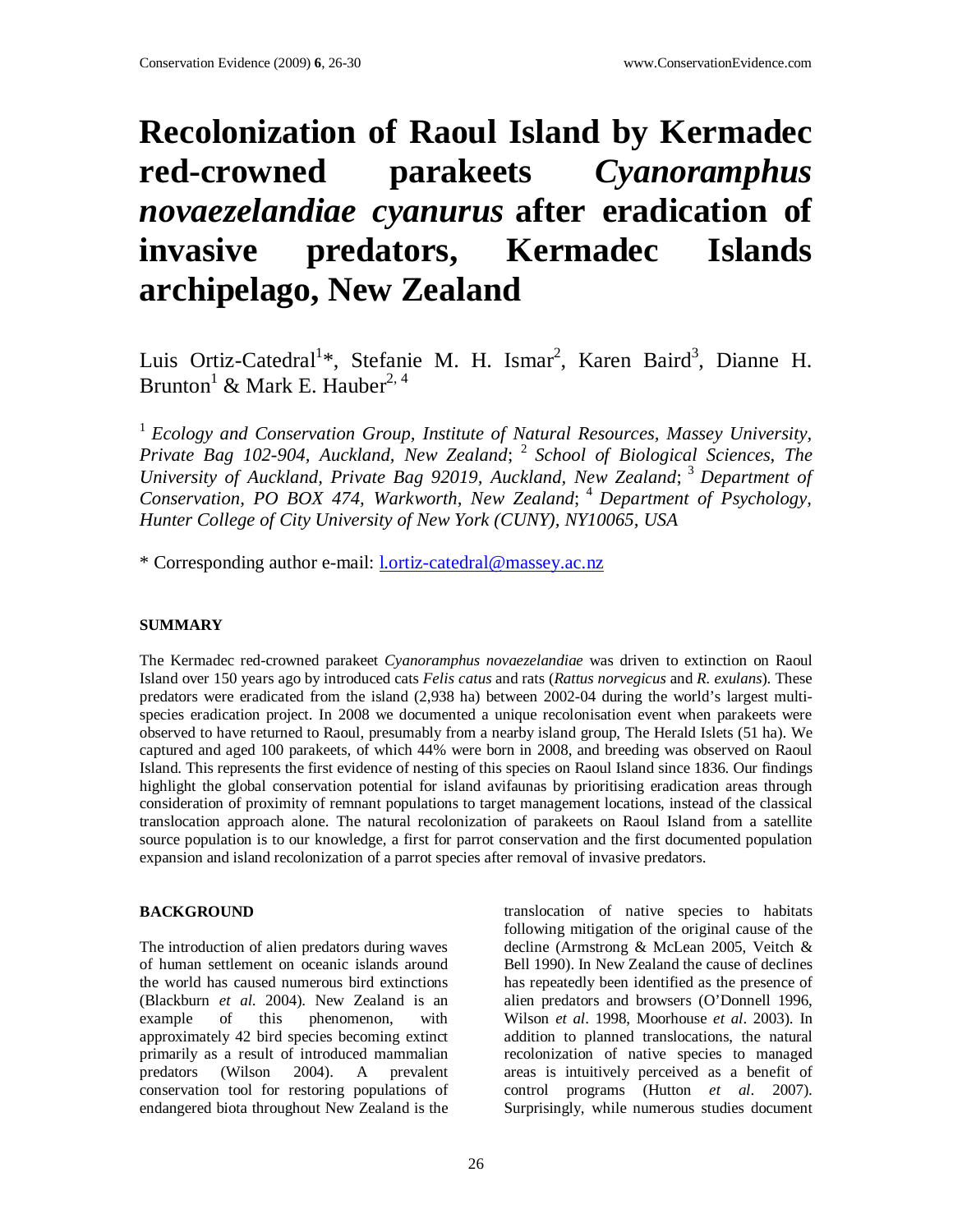the frequently successful management practices for introduced fauna and animal conservation via translocations (van Heezik & Ostrowski 2001, Taylor *et al*. 2004) documented examples of recolonization by native species without direct human assistance are rare (Brunton *et al*. 2008). Here we report the recolonization and population expansion on Raoul Island by a vulnerable species (www.iucn.org 2007), the Kermadec red-<br>crowned parakeet Cyanoramphus crowned parakeet *Cyanoramphus novaezelandiae cyanurus* in the Kermadec Islands archipelago (New Zealand) four years after the eradication of invasive mammals.

Raoul Island (2,938 ha) is a remote volcanic island situated approximately 995 km N of mainland New Zealand's North Island and 900 km SSW of Tonga, in the South Pacific. Historically, Kermadec red-crowned parakeets were considered plentiful on Raoul Island and Macauley Island (306 ha), the two main islands of the Kermadec archipelago; but there has not been a confirmed record of resident parakeets on Raoul Island since 1836 (Veitch *et al*. 2004). Goats *Capra hircus*, domestic cats *Felis catus*, brown rats *Rattus norvegicus* and Pacific rats *R. exulans* introduced by humans most likely caused the extinction of the parakeets and seven other bird species on Raoul (Veitch *et al*. 2004). While cats prey directly on parakeets and rats prey upon their eggs (Merton 1968, Hicks & Greenwood 1989), goats dramatically modify vegetation structure through overgrazing on islands (Cambpell & Donlan 2005). Invasive species and large-scale habitat modification were also involved in the disappearance of the nominate red-crowned parakeet subspecies, *Cyanoramphus novaezelandiae*, throughout mainland New Zealand (Higgins 1999) and other *Cyanoramphus* taxa in the South Pacific (Taylor 1979, Hicks & Greenwood 1989).

# **ACTION**

**Goat removal:** Goats were removed in 1986 after 12 years of intense hunting (Campbell & Donlan 2005, Clout & Russell 2006).

**Invasive predator removal:** In the world's largest multi-species eradication project to date, the New Zealand Department of Conservation

(DOC) successfully removed domestic cats, Norway and Pacific rats from Raoul Island via aerial drops of poisoned bait for rats between 2002 and 2004, with follow-up ground hunting with dogs and guns for cats (Clout & Russell 2006).

Prior to the removal of these invasive species on Raoul, the last strongholds for Kermadec redcrowned parakeets were the Herald Islets (approx. 50 breeding pairs) and Macauley (ca. 10,000 breeding pairs) 2-4 km E and 108 km S off the coast of Raoul Island respectively (Veitch *et al*. 2004, Greene *et al*. 2004).

**Bird surveys:** Commencing in the year 2000 (i.e. 2 years prior to initiation of the predator removal program), staff from DOC have carried out bird surveys roughly once a year on Raoul to assess bird responses to the removal of predators through estimation of bird densities. During these surveys no parakeets were detected prior to eradication of cats and rats. Upon completion of the combined cat and rat eradication campaign, rangers on Raoul reported infrequent sightings of one to three parakeets; however neither the presence of resident parakeets or their nesting on Raoul has been recorded for over 150 years. A survey of Raoul Island aiming to confirm the presence of resident breeding parakeets was thus undertaken.

**Parakeet capture and observations:** We visited Raoul Island between 27 March and 28 April 2008. Transportation to Raoul Island was provided by the Royal New Zealand Navy vessel Canterbury. Parakeets were captured using mistnets placed along the airstrip on Raoul Island and gullies around Boat Cove on the north and southeast sides of the volcano respectively (Fig. 1). Every parakeet captured was banded (ringed) with numbered steel bands and four breast feathers were collected for PCR-based test determination of sex (Griffiths *et al*. 1998). Caught individuals were classified either as adults or sub-adults born on the same year of sampling considering plumage development, moult pattern and colouration of bare parts (Higgins 1999). Behavioural interactions were also recorded between parakeets encountered opportunistically when walking along tracks in search of additional mist-netting sites.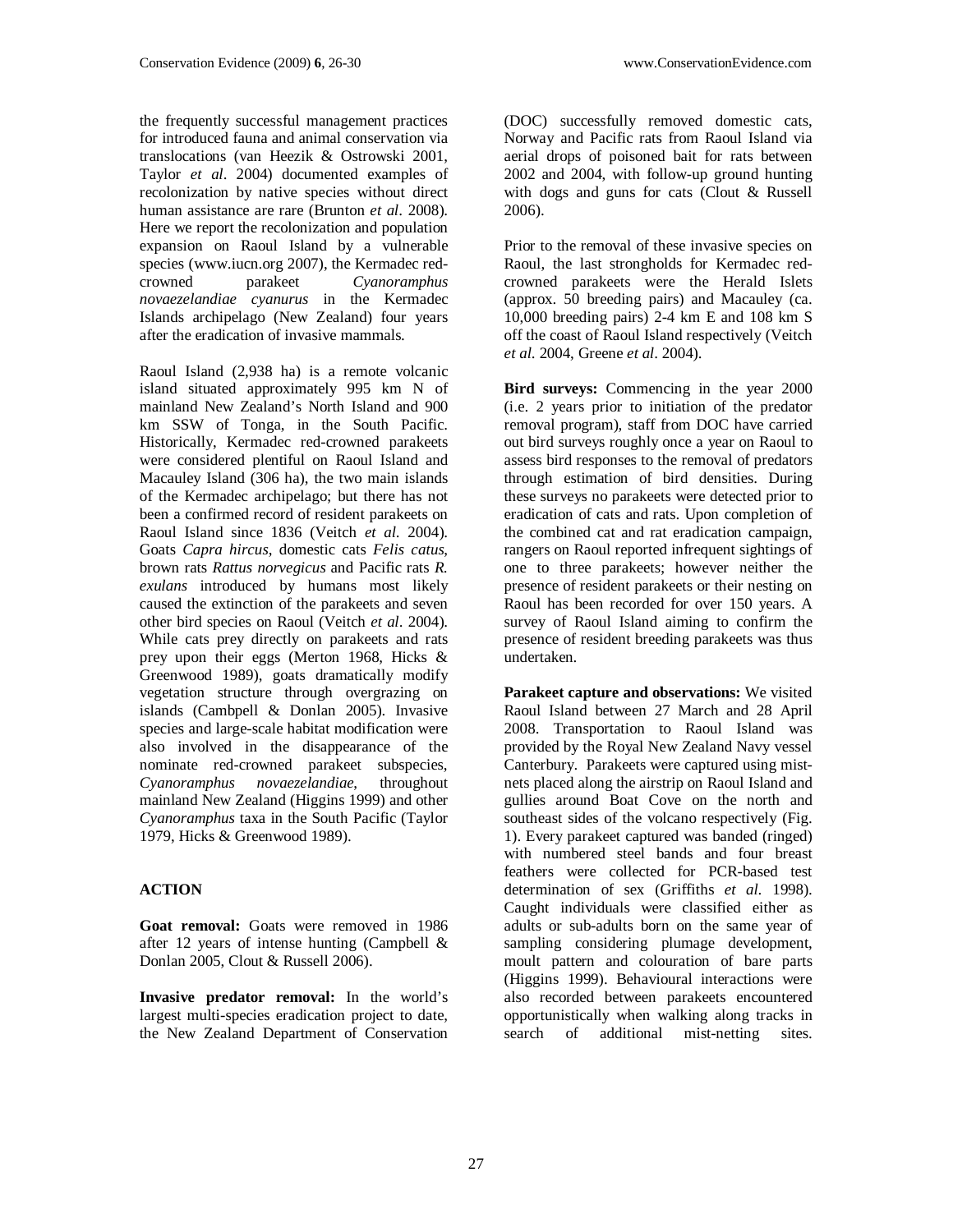

**Figure 1.** Raoul Island: a remnant population of Kermadec red-crowned parakeets persisted on the neighbouring Herald Islets before the eradication of cats and rats on Raoul Island. The two sampling locations during the study are marked by the red crosses.

#### **CONSEQUENCES**

During the more-or less annual bird surveys conducted by DOC staff undertaken since 2000, no parakeets were detected prior to cat and rat eradication (A.Warren pers. comm.).

In 2008 during the parakeet survey, 100 parakeets were caught during the 13-day mistnetting period. Of these, 59 were female and 41 were male, of which 56 were adults and 44 subadults hatched in 2008. Three independent feeding events involving an adult parakeet and one non-flying fledgling were recorded. We also observed one full pre-mating display followed by copulation and confirmed the presence of two nests located in fallen logs of Kermadec pohutukawa *Metrosideros kermadecensis* trees. We estimated these nests were at incubation stage given the typical whining calls of the nesting females, food-soliciting behavior towards attending males and the extended periods spent inside the nest cavities by the females; these behaviours are routinely used to estimate nesting

stage of other *Cyanoramphus* parakeet populations in New Zealand (Ortiz-Catedral 2009). In October 2008, a parakeet nest containing three nestlings of about 50 days old was found on the northern side of Raoul Island in a burrow located approximately 5 m above the ground in a bankside (N.Goomes pers. comm.). These series of observations represent the first evidence of breeding of parakeets on Raoul Island since 1836 (Veitch *et al*. 2004).

Due to their proximity  $( $4 \text{ km}$  distant)$ , The Herald Islets are the most likely source population of the founder parakeets on Raoul Island, although historically the species complex has dispersed naturally throughout the entire south-west Pacific region (Hicks & Greenwood 1989), indicating that long distance dispersal over the sea (hundreds of kms) is possible. Redcrowned parakeets also exhibit life-history traits that can permit rapid recolonization of new sites, including low specificity for nesting site (Ortiz-Catedral & Brunton 2009), rapid sexual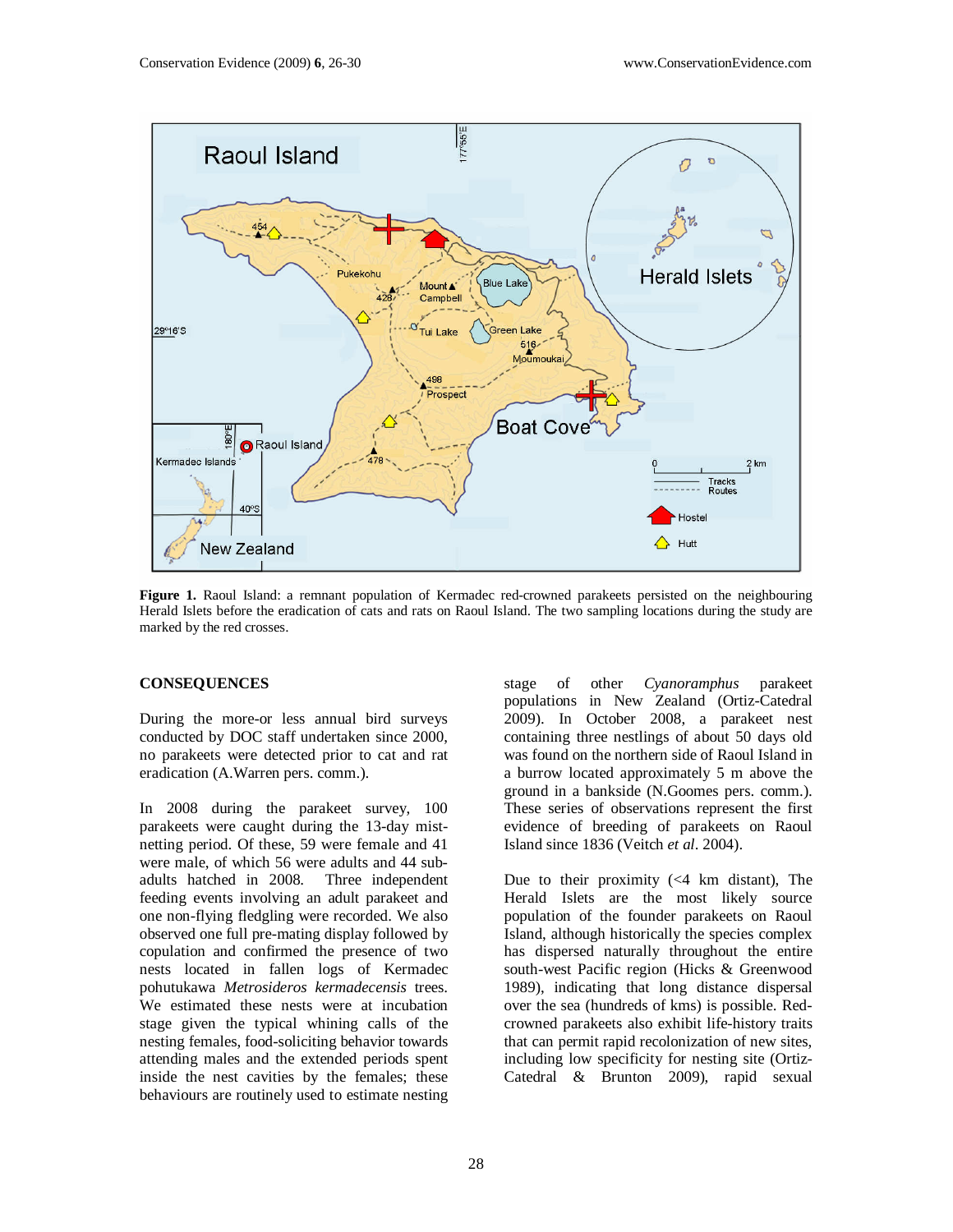maturation, and large clutch sizes (Higgins 1999).

**Discussion:** The natural recolonization of Raoul Island from a neighboring small remnant source population is a first for parrot conservation and it is, to our knowledge, the first documented population expansion and island recolonization of a parrot species after removal of invasive predators. Our findings indicate that proximity to remnant populations of native species of conservation concern, combined with knowledge of their dispersal capabilities, should be explicitly incorporated into management strategies based upon eradicating invasive species from islands. Such an approach could maximize conservation outcomes by increasing the likelihood of nearby species to recolonize naturally into managed areas after the removal of invasive predators and pests. Finally we note that rapid natural expansion to a large eradication site from a small nearby remnant population offers a unique opportunity to study the genetic effects of population bottlenecks on island species. The small Herald Islets population has been largely isolated from the Macauley island population and they represent different evolutionary units (Rawlence 2006). The rapid expansion of such a small population onto Raoul Island and potential reverse colonization from this large new population to the source population poses conservation concerns about probable genetic impoverishment on the remnant allelic diversity of The Herald Islets population. However, research has shown that contemporary bottlenecks cause little genetic erosion on genetically depauperated taxa that passed through large historical bottlenecks (Taylor & Jamieson 2007); a parallel situation to the collapse of parakeets on Raoul Island and subsequent expansion from a satellite population.

## **ACKNOWLEDGEMENTS**

The expedition to Raoul Island was possible thanks to the logistical assistance of the Royal New Zealand Navy, the New Zealand Department of Conservation (DOC), The University of Auckland and Massey University. We thank numerous volunteers who assisted in the field and numerous reviewers who improved the manuscript with their suggestions. This research was conducted following methodologies and animal welfare standards approved by DOC (High impact, research and collection permit No.

AK-22658-FAU). Funds to cover the lab costs associated with DNA sex determination of samples were provided by the DOC (www.doc.govt.nz). We thank Kate McInnes, from the same institution for assistance in obtaining such funds.

## **REFERENCES**

Armstrong D.P. & McLean I.G. (1995) New Zealand translocations theory and practice. *Pacific Conservation Biology*, **2**, 39-54.

Blackburn T.M., Cassey P., Duncan P.R., Evans K.L. & K.J. Gaston (2004) Avian extinction and mammalian introductions on oceanic islands. *Science*, **305**, 1955-1958.

Brunton D.H., Evans B.A. & Ji W. (2008) Assessing natural dispersal of New Zealand bellbirds using song type and song playbacks. *New Zealand Journal of Ecology*, **32**, 147-154.

Clout M.N. & Russell J.C. (2006) The eradication of mammals from New Zealand islands. *In*: Koike F., Clout M.N., Kawamichi M., De Poorter M. & Iwatsuki K. (eds.) *Assessment and control of biological invasion risks*: Gland, Switzerland and Cambridge, UK, and Shoukadoh Book Sellers, Japan. pp. 127- 141.

Campbell K. & Donlan, C.J. (2005) Feral goat eradications on islands. *Conservation Biology*, **19**, 1362-1374.

Fraser E.A. & Hauber M.E. (2008) Higher call rates of morepork, *Ninox novaeseelandiae*, at sites inside an area with ongoing brodifacorum poisoning compared with matched non-managed sites. *New Zealand Journal of Zoology*, **35**, 1-7.

Greene T.C. (2003) Breeding biology of redcrowned parakeets (*Cyanoramphus novaezelandiae*) on Little Barrier Island, Hauraki Gulf, New Zealand. *Notornis*, **50**, 83-99.

Greene T.C., Scofield R.P. & Dilks P.J. (2004) *Status of Kermadec red-crowned parakeets and the likely effects of a proposed kiore eradication programme*. Report No.179. Wellington, Department of Conservation, New Zealand.